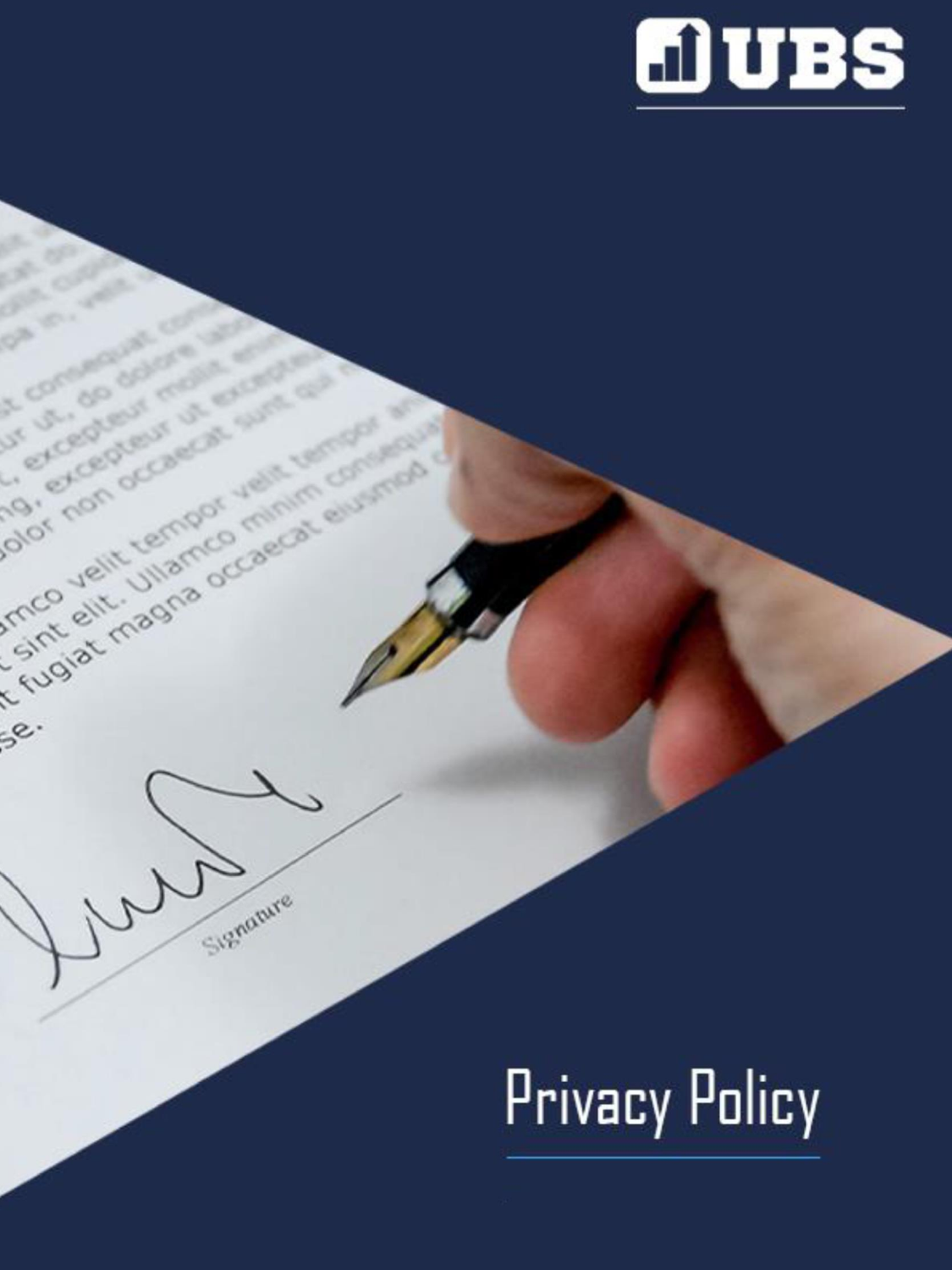

## **Privacy policy**

## **1. Introduction**

The privacy policy describes the process of collecting, storing, using, distributing, and protecting your personal information when youvisit websites and use the services of UBSgroups., which contain links tothis statement. By visiting websites and usingthe services of the Company you agree to this Privacy Policy.

## **2. Collect customer information**

Company UBS-groups. independently or through agents can collectseveral types of information about their Clients:

- Personal information (name, address, e-mail, contact phone, etc.);
- Financial information (bank details,transfer statistics, etc.);
- Data on site traffic (IP address, visitor's browser, etc.).

## **2.1. Personal information**

Personal information may be required whenregistering with certain services of the Company, in promotions and competitions offered by the Company. We collect only the most necessary information about Clients in order to provide better services or to communicate with theClient. Information obtained in this way can be usedin conjunction with data obtained from otherservices of the Company. Personal information may be changed or supplemented at the request of the Client.

## **2.2 Financial Information**

The client provides financial information to receive full services at UBS-groups. These data may be transferred to thirdparties, such as a servicing bank, an electronic payment system, agents acting on behalf of the Company, and other counterparties of the Company, to ensure mutual settlements between the Company and the Client.

## **Site traffic data**

Information about site attendance includesdata obtained when a client visits the Company's website. Most non-personal information is collected using cookies or other analysis technologies. The web pages use cookies, and other technologies to analyze data and make settings according to user preferences. Such information is collected to account for statistics on the use of the websites of the Company UBS-groups., theirperformance and effectiveness. They can be used to improve the level of customer service, simplify work with the site and improve its materials.

## **1. Storage and transfer of customer data**

Provided by the company UBS-groups. Personal information may be provided to its agents and representative officesin other regions and states in order to consolidate and unify data, as well as simplify the management of information about users.

Company UBS-groups. provides its Clients with the opportunity to use the Company's secure internal postal service,thereby providing an additional degreeof protection when transferring data between the Client and the Company.

Only the Client is responsible forproviding accurate information. The companyhas the right, if necessary, to verify the accuracyof the information provided, as well as request confirmation of the information provided, if it isnecessary to provide services to the Client.

Only the Client isresponsible for providingaccurate information. The company has the right, if necessary, to verify the accuracy of the information provided.